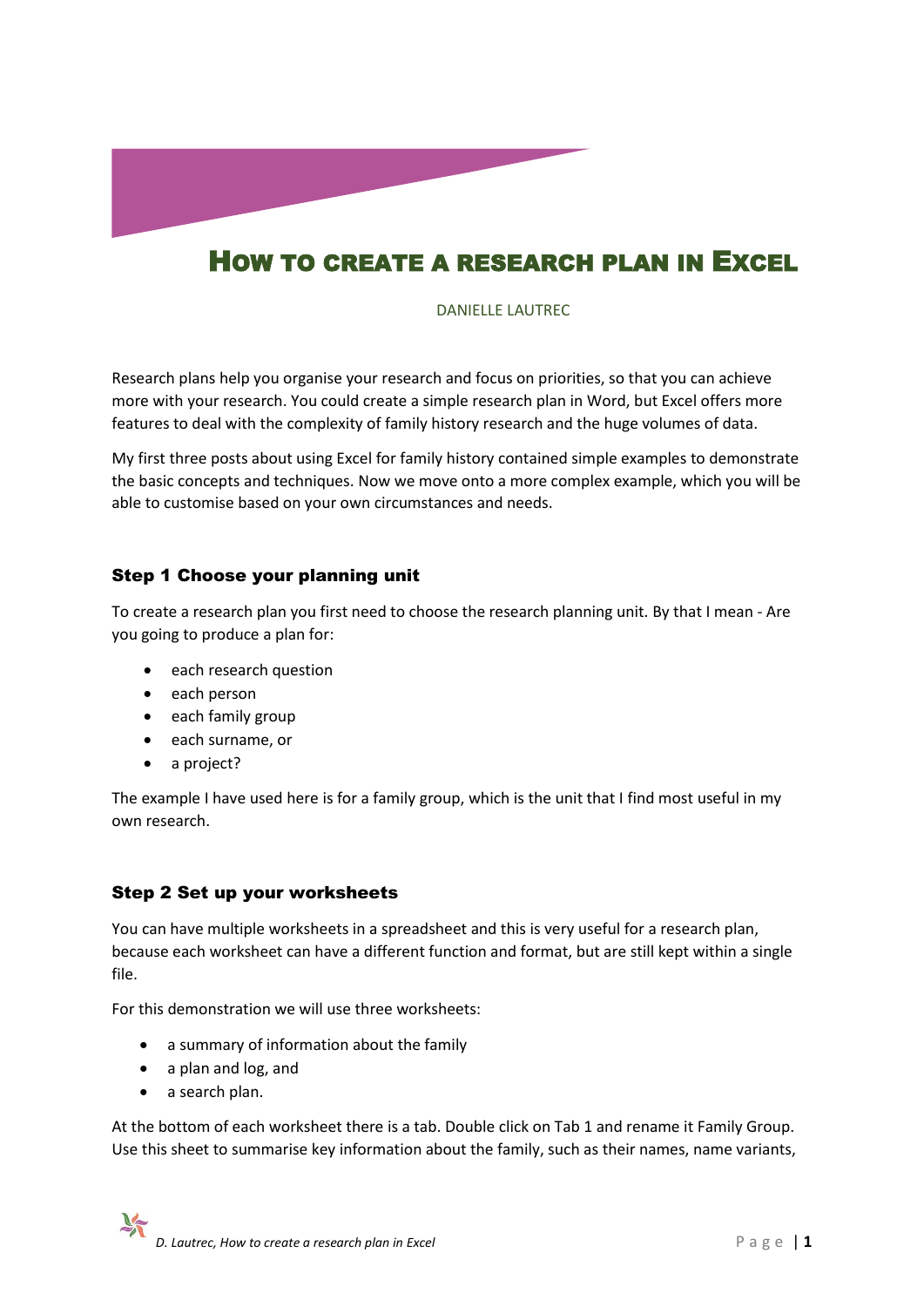birth date and location, marriage date and location, death date and location, and their literacy levels.

|                | A                                 | B       | C            |
|----------------|-----------------------------------|---------|--------------|
| 1              |                                   | Husband | Wife/partner |
| $\overline{2}$ | Names or subjects (& ID)          |         |              |
| 3              | <b>Name variants</b>              |         |              |
| $\overline{4}$ | Birth date / place                |         |              |
| 5              | Marriage date / place             |         |              |
| 6              | Death date / place                |         |              |
| $\overline{7}$ | Literacy - can they read / write? |         |              |
| 8              |                                   |         |              |
| $\overline{9}$ | <b>Other locations</b>            |         |              |
| 10             |                                   |         |              |
| 11             | Research objectives, key issues   |         |              |
|                |                                   |         |              |
| 12<br>$-25 -$  | <b>Comments</b>                   |         |              |

*Example of a Family Group worksheet*

Double click on Tab 2 and rename it Research Plan. This is your main worksheet.

On worksheet no. 3, create a Search Plan for this family group (follow the instructions in my blog post Using Excel to Manage Searches) and rename the Tab.

## Step 3 Set up your columns

A key benefit of creating a research plan in Excel is that you can include a lot of information in a single plan, then manipulate the information into manageable subsets using filters.

Where possible, set up columns that can utilise the filter feature. To do this, you need to standardise how you enter data in the column – for example, Column I below has just two answers, Open or Closed.

### **Here are the columns that I use:**

*Column A – Research question or hypothesis*. List all of your research questions and hypotheses for this family group.

*Column B – Information needed*. List the information needed to answer each question or hypothesis. You will need more than one row per question/hypothesis.

*Column C – Source*. List the sources you intend to search for the information. You should have more than one source for each piece of information.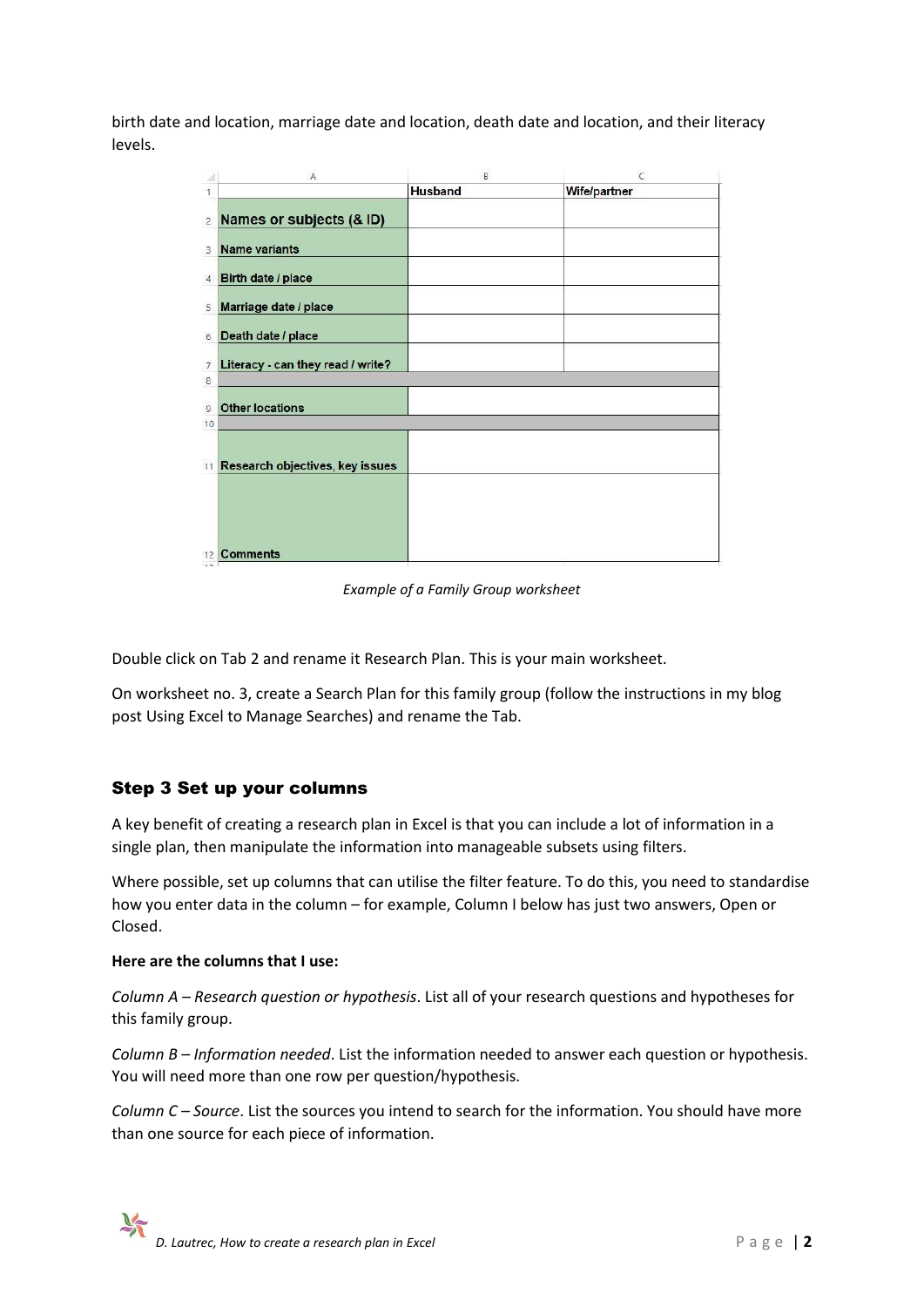*Column D – Repository*. List the repositories you intend to search for the sources. You may have more than one repository for each source.

*Column E – Source citation*. When you find the source, add the source citation here.

*Column F – Analysis*. Analyse the source and the information and summarise key points here.

*Column G – Notes*. Has the question has been satisfactorily answered, has the hypothesis been supported or refuted? Is more research required?

*Column H – Tree updated*. Update your family tree and mark it off here.

*Column I – Status*. This allows you to track whether the research task has been completed or whether it still needs work. Open = still being researched, Closed = research on this question or hypothesis is complete

|   | <b>Research question</b> |                           |            |                 |          |              |                     |               |
|---|--------------------------|---------------------------|------------|-----------------|----------|--------------|---------------------|---------------|
|   | or hypothesis            | Information needed Source | Repository | Source citation | Analysis | <b>Notes</b> | <b>Tree updated</b> | <b>Status</b> |
|   |                          |                           |            |                 |          |              |                     |               |
|   |                          |                           |            |                 |          |              |                     |               |
| ▵ |                          |                           |            |                 |          |              |                     |               |
|   |                          |                           |            |                 |          |              |                     |               |
| ь |                          |                           |            |                 |          |              |                     |               |
|   |                          |                           |            |                 |          |              |                     |               |
| 8 |                          |                           |            |                 |          |              |                     |               |

*Columns for the Research Plan worksheet. Adjust column widths as required.*

## Step 4 Add your data and filters

Start filling in the columns, then add filters.

To add filter buttons to each column: Click in Cell A1, click on the Data Tab, then click on the Filter button. This adds a little drop-down arrow to each column.

|                |                                               | B                          |                    |                                    | Н                   |                                             |
|----------------|-----------------------------------------------|----------------------------|--------------------|------------------------------------|---------------------|---------------------------------------------|
|                | <b>Research question</b>                      |                            |                    |                                    |                     |                                             |
|                | or hypothesis                                 | √Information neede √Source |                    | <b>Repository</b><br>$\rightarrow$ | <b>Tree updated</b> | <b>Vistatus</b><br>$\overline{\phantom{a}}$ |
|                | Who were Sophia's                             |                            | Sophia's death     | <b>NSW Registry Births</b>         |                     |                                             |
| $\overline{a}$ | parents?                                      | Birthdate and birthplace   | certificate        | Deaths and Marriages               |                     | Open                                        |
|                | Who were Sophia's                             |                            | Sophia's death     | <b>NSW Registry Births</b>         |                     |                                             |
| $\overline{3}$ | parents?                                      | Name of mother             | certificate        | Deaths and Marriages               |                     | Open                                        |
|                | Who were Sophia's                             |                            | Sophia's death     | <b>NSW Registry Births</b>         |                     |                                             |
| 4              | parents?                                      | Name of father             | certificate        | <b>Deaths and Marriages</b>        |                     | Open                                        |
|                | When did Sophia marry                         |                            | Sophia's death     | <b>NSW Registry Births</b>         |                     |                                             |
| 5              | John Squires?                                 | Date of marriage           | certificate        | Deaths and Marriages               | Yes                 | Closed                                      |
|                | When did Sophia marry                         | Date and place of          | Sophia's marriage  | <b>NSW Registry Births</b>         |                     |                                             |
| 6              | John Squires?                                 | marriage                   | certificate        | <b>Deaths and Marriages</b>        | Yes                 | Closed                                      |
|                | What were the names of                        | Names, dates of birth.     | Sophia's death     | <b>NSW Registry Births</b>         |                     |                                             |
|                | Sophia's children?                            | father's names             | certificate        | Deaths and Marriages               |                     | Open                                        |
|                | What were the names of Names, dates of birth, |                            |                    | <b>NSW Registry Births</b>         |                     |                                             |
| 8              | Sophia's children?                            | father's names             | birth certificates | <b>Deaths and Marriages</b>        |                     | Open                                        |

*Data entered and filters added to each column. Columns E-G hidden in this example.*

You can use the drop-down arrows to filter the data using any column. This is particularly useful if you end up with a large plan and you want to focus in on just a subset of the data for planning or printing purposes.